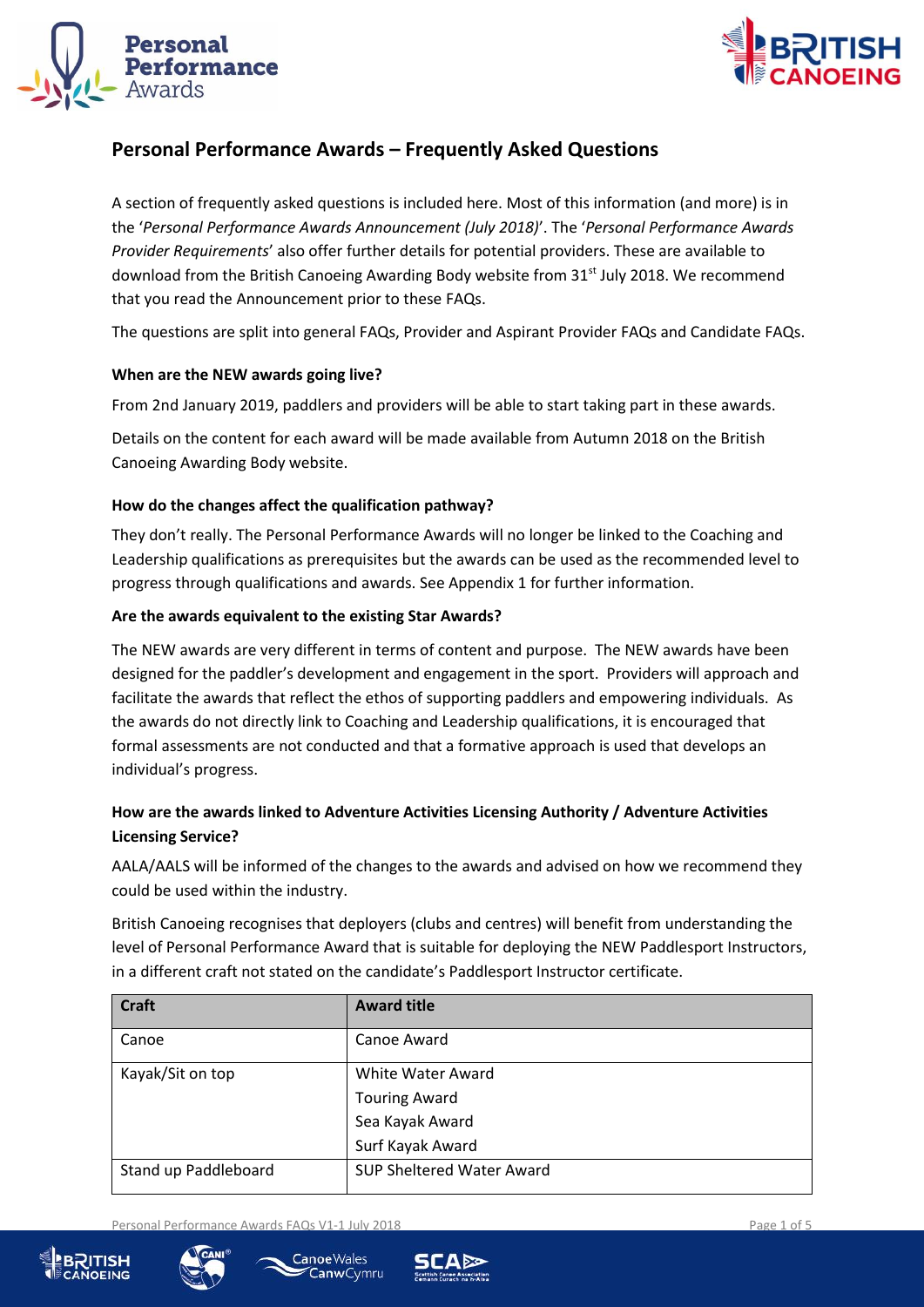



After the Personal Performance Award has been achieved, it is advised that the deployer checks their skill and competence; British Canoeing would anticipate Paddlesport Instructors could then be deployed in the alternative craft.

### **How do we communicate the changes?**

Over the next six months we will be continually making sure we communicate with members, clubs, centres and providers. This will be via digital newsletters, club and centre mailings, provider training announcements and greater presence on social media.

# **Provider and Aspirant Provider FAQs**

### **What is the knock on effect to our current Personal Performance Award Providers?**

The requirements for new providers are different to what was required of the existing Personal Performance Awards workforce. The changes in the awards are different enough that we can consider them to be 'new' awards.

- All providers will need to complete an eLearning package to be able to deliver the new awards.
- New awards are focused around 'supporting the paddler'.
- Award delivery will be made available to instructors, coaches, guides and leaders.

### **If I am working towards becoming a Star Award Provider in 2018, should I continue?**

Yes, existing provider roles will be recognised and, as such, a 3 Star Provider will automatically transfer over to the NEW system. Once the eLearning package has been completed, the Provider will be able to run awards from January 2019.

### **What are the requirements to becoming a Provider?**

Please see the British Canoeing '*Personal Performance Awards Provider Requirements'* for full details.

British Canoeing requirements to deliver the awards will be circulated and announced in July 2018 which enables British Canoeing Instructors, Coaches, Leaders and Guides to deliver the Personal Performance Awards.

Consideration has been given how appropriate training, standardisation and assessment of these awards can be carried out. In Autumn 2018, a specific **eLearning package** will be available for potential providers to access, reducing the need to travel, and enable the provider to access the package in their own time.

Aspirant Providers must have completed the PPA eLearning package, hold the relevant role/qualification, have a current First Aid qualification, hold a safeguarding certificate and appropriate CPD on record prior to being given a recommendation from an approved provider in the relevant award.

Personal Performance Awards FAOs V1-1 July 2018 Page 2 of 5







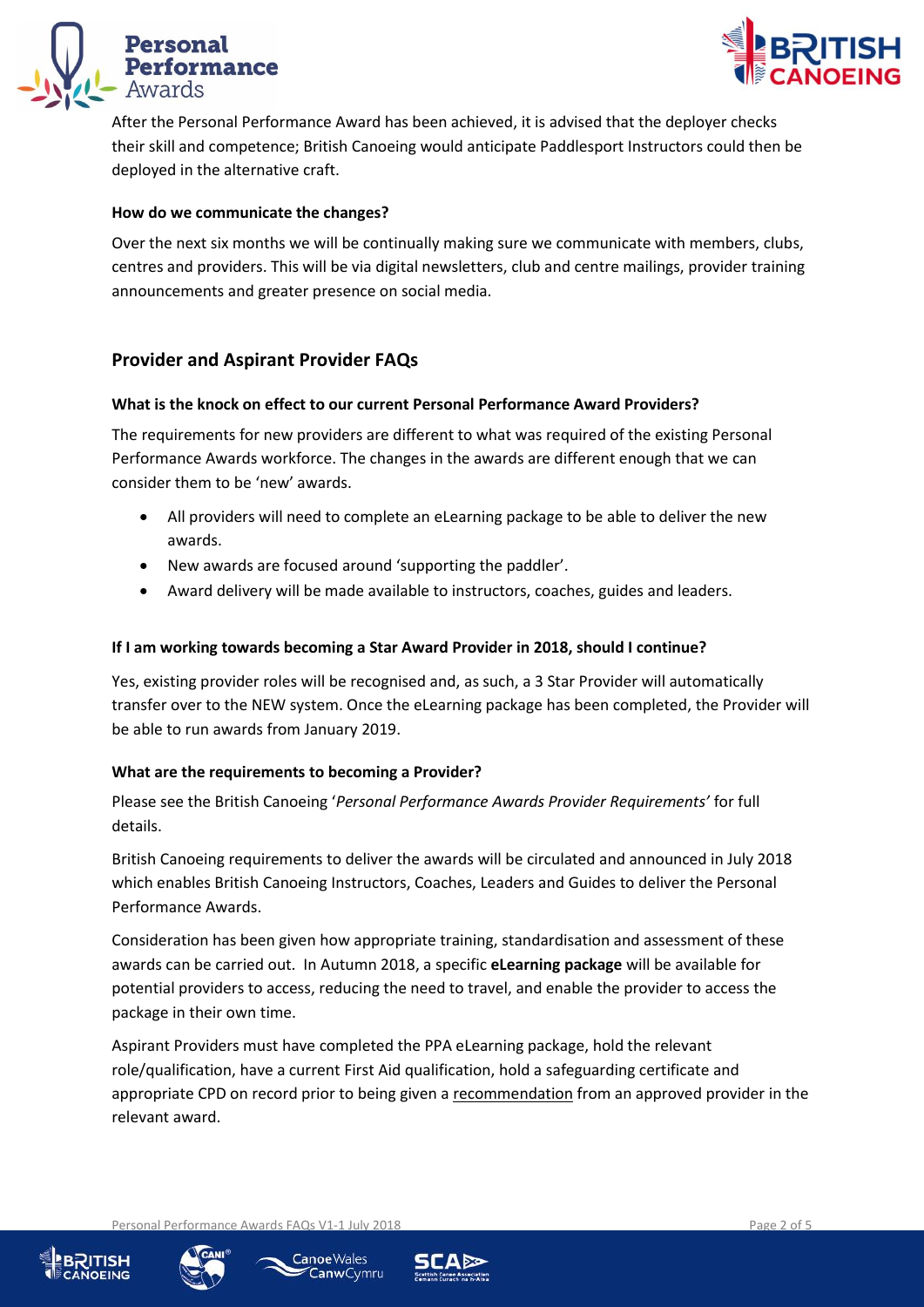



### **How can I work towards becoming a Provider?**

Qualification holders that can work towards becoming a Provider must have completed the Personal Performance Award eLearning package, hold the relevant role/qualification, have a current First Aid qualification, completed Safeguarding training and appropriate CPD on record prior to being given a final recommendation from a current status/roles that can deliver the NEW Awards in the relevant award.

### **What are the candidate to Provider ratios?**

Ratios will depend on the award being delivered, as well as the environmental context. All Instructors, Coaches and Leaders are encouraged to make themselves aware of the suggested ratios when working in such environments. For confirmation, please refer to the Environmental Definitions and Deployment Guidance for Instructors, Coaches and Leaders document. <https://www.britishcanoeingawarding.org.uk/guidance-documents/>

# **Candidate FAQs**

### **How do the changes affect current Star Award holders?**

They don't. Any Star Awards taken with British Canoeing will remain recognised.

From the start of 2019, the new awards will be recognition of the paddler's achievements and have no formal link to British Canoeing Coaching or Leadership awards. Although not a requirement, the awards provide appropriate milestones and acknowledgement of personal skills and understanding, setting up the paddler appropriately for British Canoeing Coaching and Leadership qualifications. Please see Appendix 1 for the Personal Performance Awards link to Coaching and Leadership qualifications.

### **Do existing Star Award holders need to do the NEW Personal Performance Awards to stay current?**

No. Any Star Award taken with British Canoeing will always remain recognised. The Personal Performance Awards could be used to refresh your skills or development in another area.

# **If a candidate is interested in taking the Star Awards this year, should they wait until the changes are launched in 2019?**

Current Star Awards are still an appropriate way of gauging development and progress and we would encourage and support anyone wanting to do this over 2018 to access the suite of Star Awards.

From January 2019, there will no longer be Personal Performance Awards directly linked to Coaching or Leadership awards. However, if a paddler is looking to attend a British Canoeing (UKCC) Paddlesport instructor course in 2018, they will need to hold the current 2 Star Award.

For anyone who has started their Paddlepower journey already or looking to start in 2018, we will support you in your development and no time limit will be put in place for completion. For anyone who completes their Paddlepower journey after January 2019 please send in the relevant documentation and we will certificate.

Personal Performance Awards FAQs V1-1 July 2018 **Page 3 of 5** and 2018 Page 3 of 5







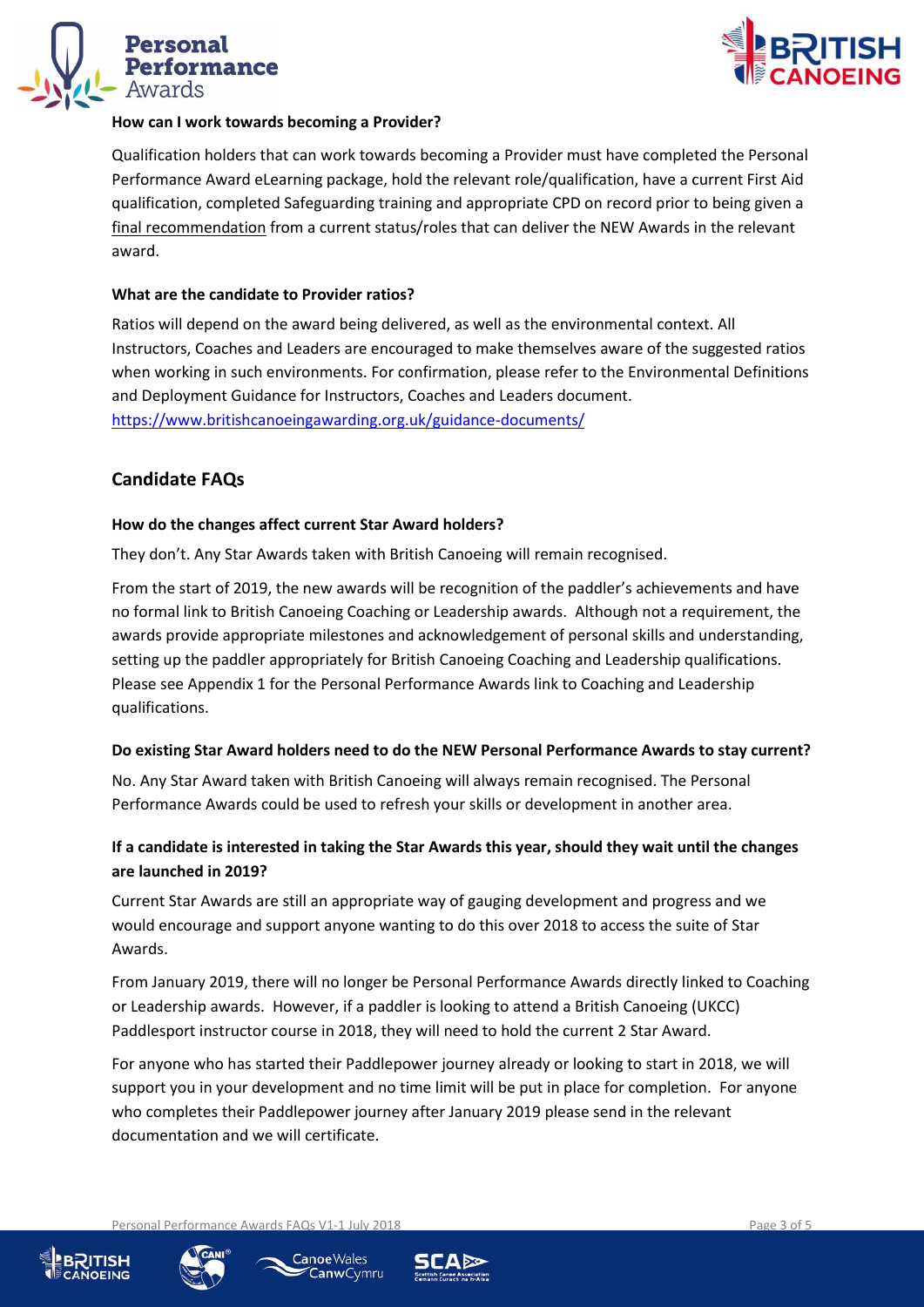



### **What craft can I undertake the Personal Performance Awards in?**

The Personal Performance Awards give you the option to progress in the craft you want to. The Paddle Awards can be taken in any craft as they are designed for someone new to paddling, giving the option to try out a range of craft.

For the Discipline Specific Awards, these vary on the craft you may use depending on the environment that the activity takes place in. The awards are designed for development and an individual is encouraged to make informed decisions on the craft, paddle and equipment appropriate for the discipline and environment.

#### **Do I have to take the award in two craft?**

No. Each award is craft specific, you will not need to paddle a variety of craft to gain any NEW award in 2019.

#### **Will undertaking the Personal Performance Awards update my CPD?**

The Personal Performance Awards will be recognised as CPD and can be used in this way. Full details of CPD value will be made available in Autumn 2018.

#### **What are the prerequisites to the Personal Performance Awards?**

There are no entry requirements for any of the awards. Providers should check paddlers' suitability, as well as having appropriate mechanisms for anyone under 18.

### **How long does each of the Personal Performance Awards take?**

There is no set or stipulated time for any of the Personal Performance Awards, this is very much individual and we would see paddlers developing at their own pace with the support of an Instructor, Coach or Leader.

### **What are the candidate fees for the Personal Performance Awards?**

The fees for 2019 are as follows –

- Paddle Start Award is free.
- The Paddle Discover Award and the Paddle Explore Award cost £8 each, with a 25% discount for members at £6 each.
- The Discipline Specific Awards are £20 each, with a 50% discount for members at £10.

Personal Performance Awards FAOs V1-1 July 2018 **Page 4 of 5** and 2018 Page 4 of 5